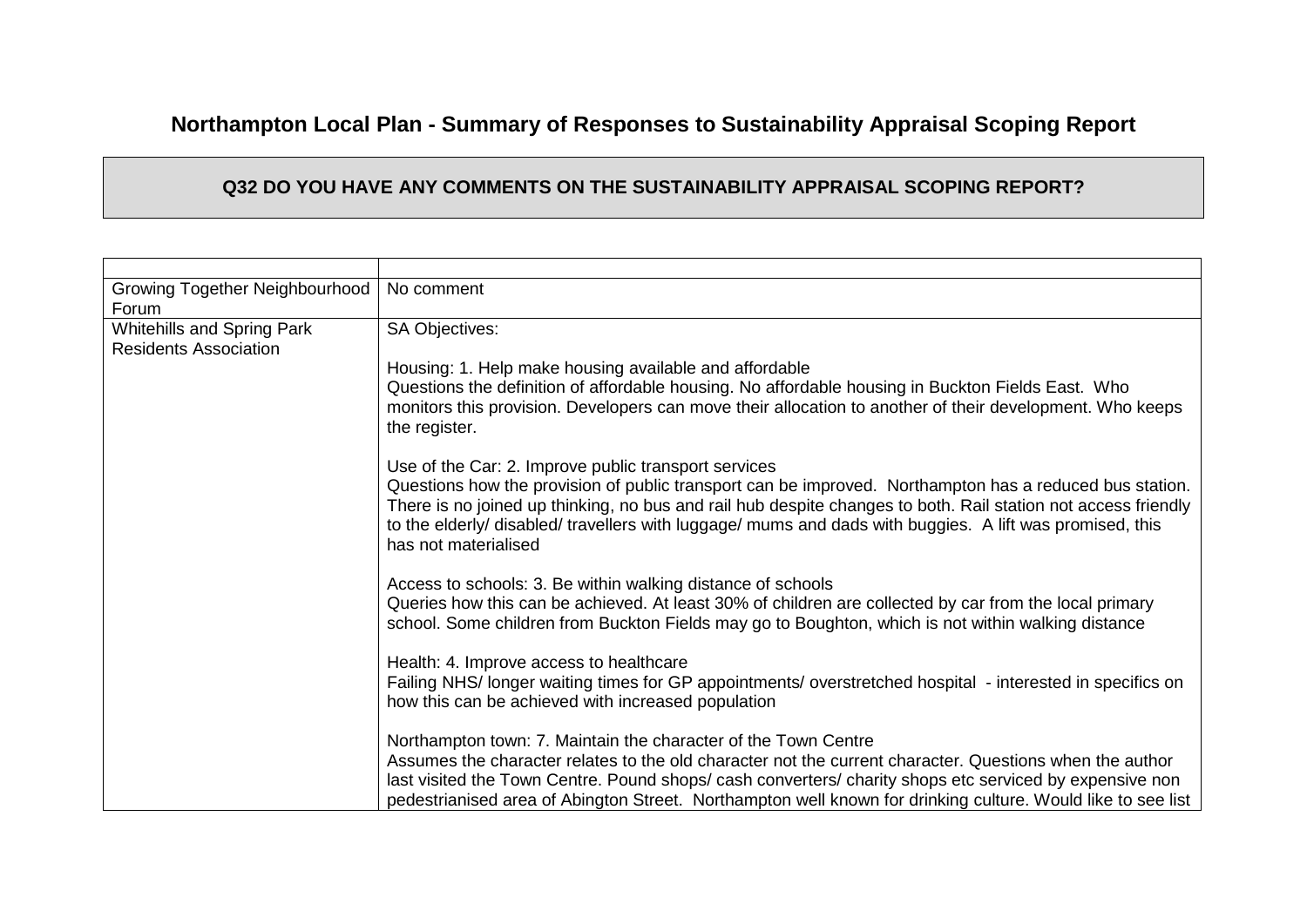|                                 | of priorities to enable this objective to be addressed. Queries - how will Northampton attract retail<br>companies/ clean back streets/ HMO maintenance - need more investment and pride. Cultural area and<br>Guildhall are role models<br>Protect Northampton's townscape: 10. Conserve the townscape<br>This is based on the assumption that the townscape is in good shape<br>Flooding: 14. Reduce the risk of flooding, avoid development on flood plain. 1998 event is a warning to<br>Northampton |
|---------------------------------|----------------------------------------------------------------------------------------------------------------------------------------------------------------------------------------------------------------------------------------------------------------------------------------------------------------------------------------------------------------------------------------------------------------------------------------------------------------------------------------------------------|
|                                 | Waste: 16. Encourage recycling and avoid locating waste management facilities near sensitive areas. Eg<br>St James – explain how locating waste management facilities here can meet the objective. Areas with<br>rubbish, overgrown shrubs, weeds and generally filthy. No pride. How will this change. WASPRA asked<br>about use of food bins. 84 asked, 19 food bins used. How can this be improved to avoid food going to<br>landfill.                                                                |
| <b>Favell Gospel Hall Trust</b> | Welcomes the recognition of NPPF core planning principles and reference to para 2.21 and 2.22 on<br>health, security, community and cultural infrastructure, and other local facilities alongside the recognition of<br>the voluntary and private sector.                                                                                                                                                                                                                                                |
|                                 | Data on social inclusion and deprivation/ population data/ life expectancy noted. The SA and Local Plan<br>should ensure adequate consideration of social and community infrastructure with meaningful engagement<br>with the voluntary and private sector, including local faith communities.                                                                                                                                                                                                           |
|                                 | Support identification of indirect influences on crime and fear of crime. Urge that the SA ensures adequate<br>weight given to considerations such as economic, social and environmental impacts. Ensure Northampton<br>Borough progresses towards a truly sustainable community.                                                                                                                                                                                                                        |
|                                 | Table 5.1 should be expanded to reflect the sentiments of NPPF paras 70. 162. 171 and references to the<br>range of community facilities. Draw on the findings of the CAG report "Northampton Faith Communities<br>Profile and Places of Worship Audit & Needs Assessment".                                                                                                                                                                                                                              |
|                                 | Refer to "Faith Groups and the Planning System" (AHRC Faith and Place Network, October 2015)                                                                                                                                                                                                                                                                                                                                                                                                             |
| <b>Environment Agency</b>       | SA Objective 13                                                                                                                                                                                                                                                                                                                                                                                                                                                                                          |
|                                 | A section should be included that refers to land contamination and groundwater protection to ensure that<br>potential risk posed to controlled waters is assessed on a site by site basis. Where development is                                                                                                                                                                                                                                                                                          |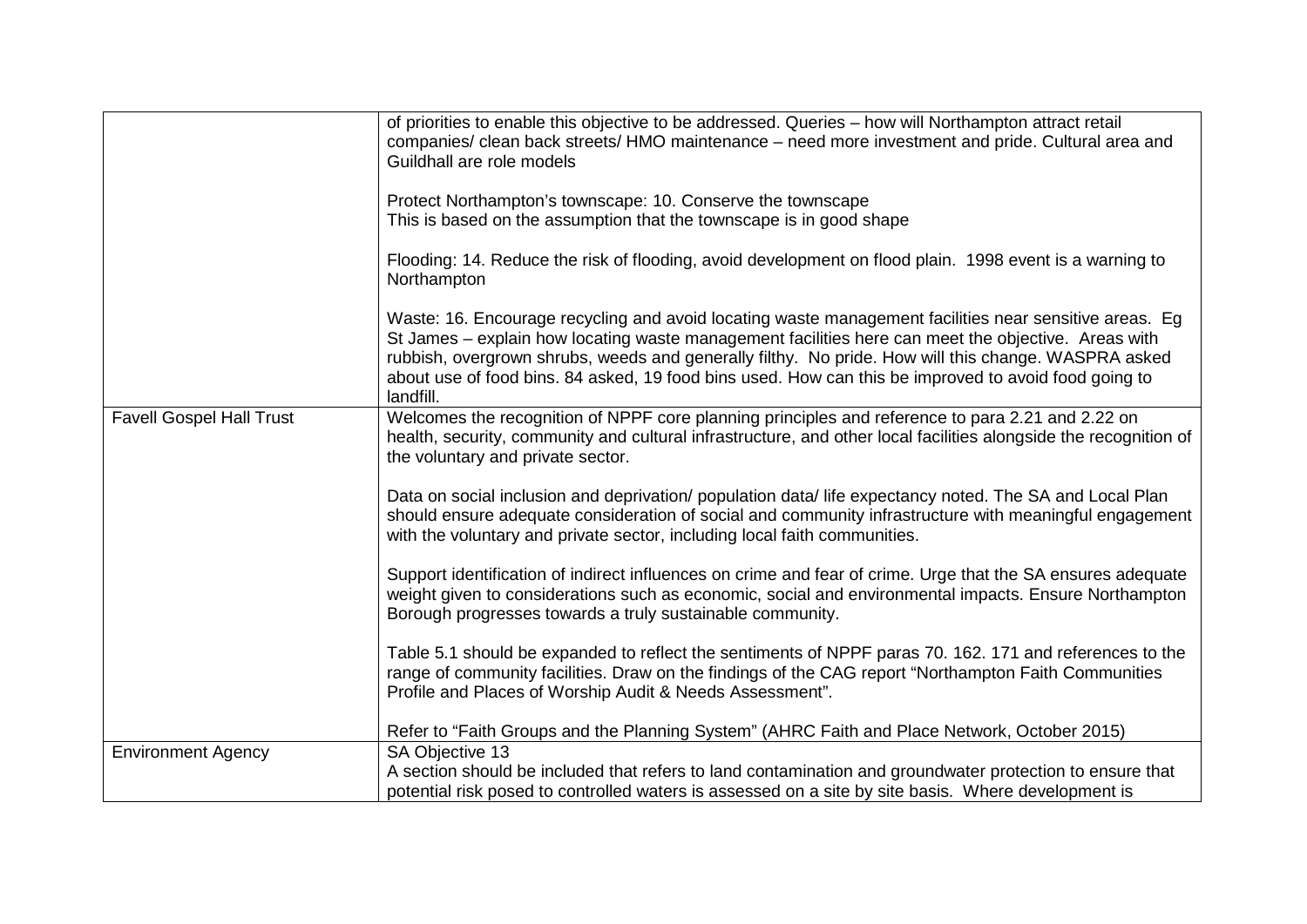|                         | proposed on a site which is known or has the potential to be affected by contamination, a preliminary risk<br>assessment should be undertaken by the developer as the first stage in assessing the risk. Developers<br>should follow the risk management framework provided in CLR11 "Model Procedures for the Management<br>of Land Contamination" when dealing with land affected by contamination.                                                       |
|-------------------------|-------------------------------------------------------------------------------------------------------------------------------------------------------------------------------------------------------------------------------------------------------------------------------------------------------------------------------------------------------------------------------------------------------------------------------------------------------------|
|                         | GP3 Groundwater Protection: Principles and Practice – useful reference for ensuring groundwater is<br>protected during development. Describes how to manage and protect groundwater in the most sensitive<br>locations.                                                                                                                                                                                                                                     |
|                         | Protect and minimise impact on water quality. Assessment criteria refers to sewerage provision. Some<br>developments can cause physical modification of water bodies (eg affecting flood plain which can lead to<br>deterioration of water quality). Urban run-off has potential to cause poor water quality. These impacts need<br>assessment and mitigation where appropriate. Conserve water resources mainly by adopting water<br>efficiency standards. |
|                         | SA Objectives 14<br>Updated guidance on how climate change could affect flood risk to new development – see "Flood risk<br>assessments: climate change allowances" (www.gov.uk/ 19 February 2016).                                                                                                                                                                                                                                                          |
|                         | Flood risk vulnerability classification and lifetime of proposed development should be confirmed in line with<br>the NPPF and the appropriate allowances applied. The Nene river catchment falls within the Anglian River<br>Basin District. If hydraulic modelling is proposed, additional model runs may be required to ensure that all<br>the correct scenarios are considered.                                                                          |
| <b>CC Town Planning</b> | No comment                                                                                                                                                                                                                                                                                                                                                                                                                                                  |
| Historic England        | Guidance produced entitled "Strategic Environmental Assessment, Sustainability Appraisal and the<br>Historic Environment" which HE considers helpful. More information can be found here:<br>https://historicengland.org.uk/images-books/publications/strategic-environ-assessment-sustainability-<br>appraisal-historic-environment/                                                                                                                       |
|                         | Welcomes reference to cultural infrastructure (para 2.21) and historic environment (para 2.22).                                                                                                                                                                                                                                                                                                                                                             |
|                         | Welcomes reference to historic environment (paras $3.43 - 3.44$ ) but greater importance should be shown<br>with dedicated paragraphs at this stage in relation to both designated and non-designated heritage assets,<br>such as (as a summary of para 3.80): Northampton contains a wealth of designated and non-designated<br>assets including 22 Conservation Areas, 1 registered Battlefield, 10 Scheduled Monuments, 43 Grade I                       |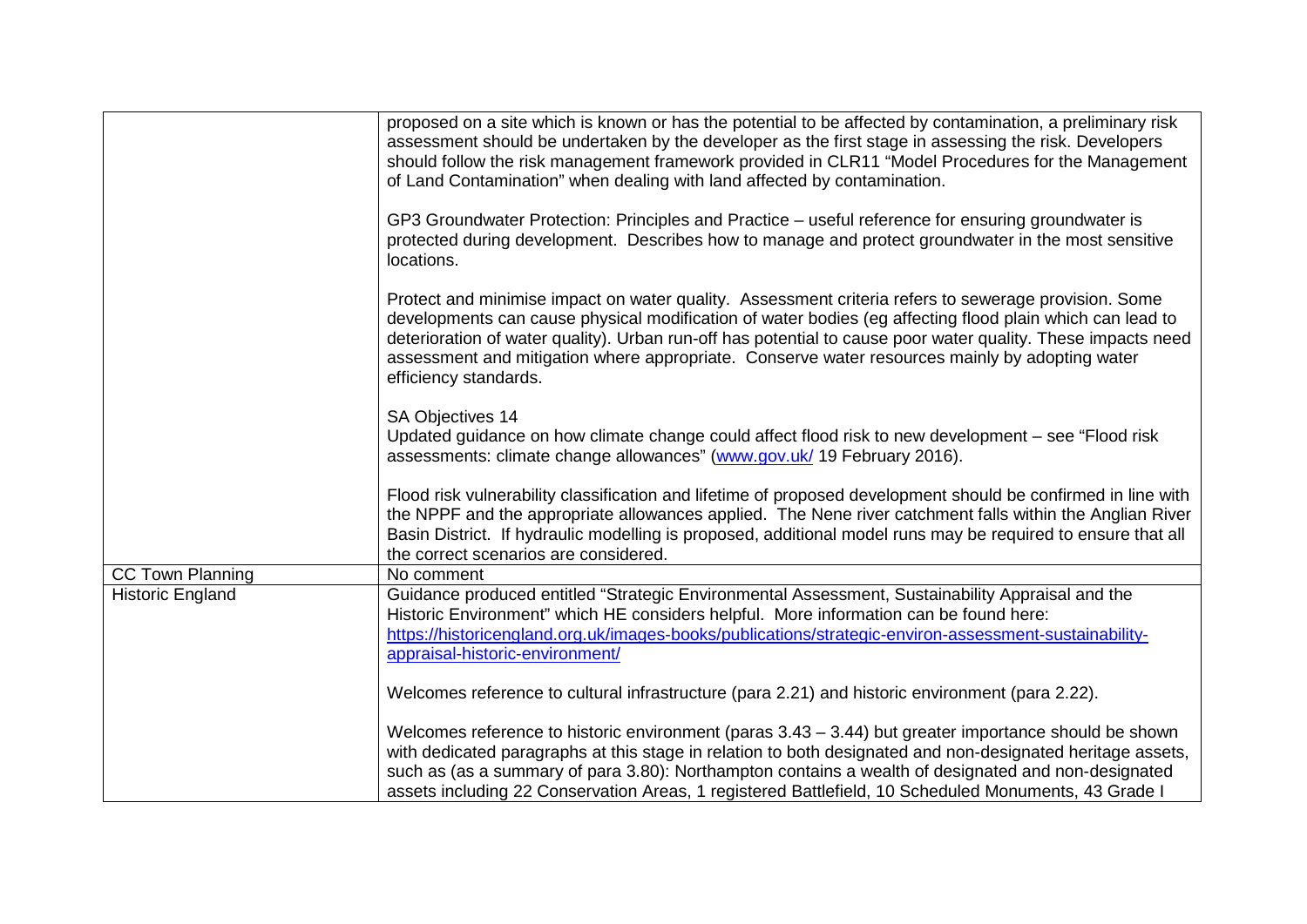| and II* Listed Buildings and a further 399 Grade II Listed Buildings together with archaeological remains<br>and other non-designated heritage assets.                                                                                                                                                                                                                                                                                      |
|---------------------------------------------------------------------------------------------------------------------------------------------------------------------------------------------------------------------------------------------------------------------------------------------------------------------------------------------------------------------------------------------------------------------------------------------|
| For clarity, HE's records show the following scheduled ancient monuments:<br>1003176 Remains of Northampton Castle                                                                                                                                                                                                                                                                                                                          |
| 1006620 Saxon palace complex and Saxon and medieval urban deposits in the centre of Northampton<br>1010742 Upton Bowl Barrow                                                                                                                                                                                                                                                                                                                |
| 1012150 Multivallate hillfort at Hunsbury Hill<br>1012328 Clifford Hill motte castle                                                                                                                                                                                                                                                                                                                                                        |
| 1015536 Eleanor Cross base in St Michael's churchyard<br>1006639 Upton medieval village and C17 garden earthworks                                                                                                                                                                                                                                                                                                                           |
| Reference to Grand Union Canal as a cultural asset (Para 3.48) welcomed.                                                                                                                                                                                                                                                                                                                                                                    |
| Paras 3.78 - 3.81 welcomed. Reference to locally listed buildings supported. Reference to other non-<br>designated assets including archaeological remains is suggested. Reference to baseline data should be<br>included to ensure sound evidence base.                                                                                                                                                                                    |
| Table 4.1 "Key sustainability issue for Northampton" in relation to "areas and sites of significant historic<br>importance" – inclusion of non-designated heritage assets including archaeological remains would<br>strengthen this sustainability issue.                                                                                                                                                                                   |
| Table 5.1 – the inclusion of an objective (no 11) in relation to the historic environment is welcomed. The<br>guidance referenced above suggests the following objective: "conserve and enhance the historic<br>environment, heritage assets and their settings" – this would provide a more robust and comprehensive<br>objective in relation to the historic environment.                                                                 |
| Page 93, Table A2.1 – an additional question should be included in relation to non-designated heritage<br>assets. Need for individual assessment rather than blanket measurements within the assessment criteria -<br>strongly welcomed. Suggest that the proximity to designated heritage asset bullet point criteria listed<br>below is deleted in order to allow for specific assessment in relation to each site. Acknowledged that the |
| final paragraph goes on to state that assessment scores may need to be adjusted to take into account the<br>relationship of the development site option and the designated site using Historic England's advice is                                                                                                                                                                                                                          |
| welcomed – but – would be clearer to delete reference to distance to allow for accurate and individual<br>assessment of each site. HE do not support the use of such means to identify impacts as distance is not a                                                                                                                                                                                                                         |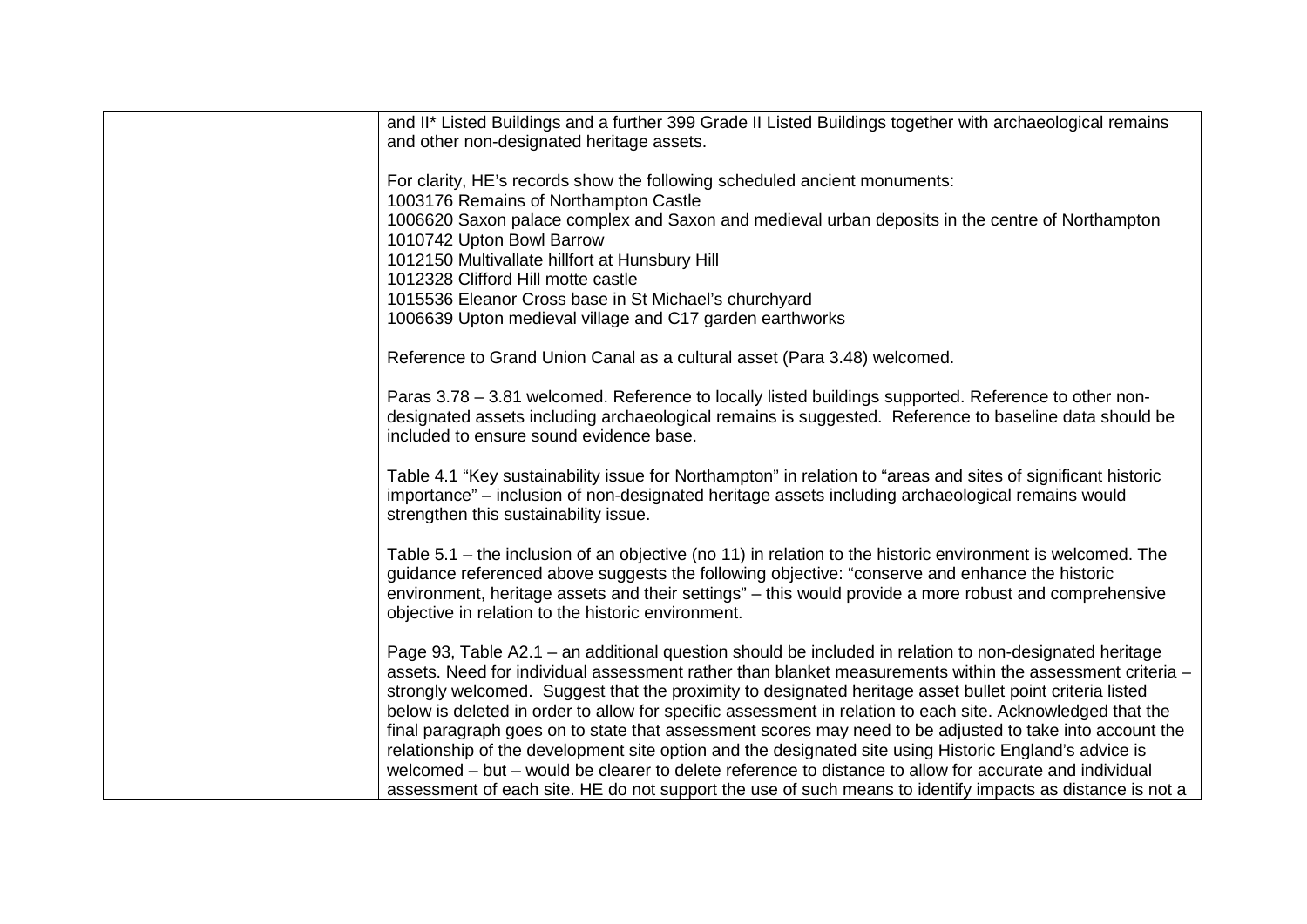|                                                | measure of harm. Whilst it is accepted to use distance as an identifier of assets in the area around a<br>potential site, it should not be extrapolated as an impact assessment - eg there may be sites within a                                                                                                                                                                                                                                                                                                                                                                                                                                                                    |
|------------------------------------------------|-------------------------------------------------------------------------------------------------------------------------------------------------------------------------------------------------------------------------------------------------------------------------------------------------------------------------------------------------------------------------------------------------------------------------------------------------------------------------------------------------------------------------------------------------------------------------------------------------------------------------------------------------------------------------------------|
|                                                | conservation area which could be an enhancement.                                                                                                                                                                                                                                                                                                                                                                                                                                                                                                                                                                                                                                    |
|                                                | A number of comments call into question the strategy employed by the Council. There are particular<br>concerns in relation to the Sustainability Appraisal site appraisal methodology. Consider that this would not<br>meet the requirements of the SEA directive, nor would it ensure that site allocations are sound.                                                                                                                                                                                                                                                                                                                                                             |
| <b>Bovis Homes</b>                             | Table 4.1: Key sustainability issues for Northampton                                                                                                                                                                                                                                                                                                                                                                                                                                                                                                                                                                                                                                |
|                                                | Affordable housing: acknowledge that the delivery of affordable housing is a challenge for the Borough.<br>The site to the west of South Northampton SUE as part of a comprehensive development would provide<br>for a mix of housing in accordance with the Framework.                                                                                                                                                                                                                                                                                                                                                                                                             |
|                                                | Car dependency: site to the west of South Northampton SUE would form part of a comprehensive<br>development with a local centre and choice of sustainable modes of transport and contribute to a reduction<br>in car dependency.                                                                                                                                                                                                                                                                                                                                                                                                                                                    |
| <b>Conservation Area Advisory</b><br>Committee | Para 3.64: stated improvements are debateable. Eg new bus station leaves many travellers standing out in<br>the Drapery in all weathers. Spread between shops makes changes between buses difficult for the infirm.<br>Could have discouraged public transport use. Reviews of each "improvements" would be useful.                                                                                                                                                                                                                                                                                                                                                                 |
|                                                | Para 3.80: states there are 7 scheduled ancient monuments (SAMs). Para 3.81 says there are 8 SAMs -<br>which is the extra one?                                                                                                                                                                                                                                                                                                                                                                                                                                                                                                                                                      |
|                                                | Table 5.1 – Objectives and Questions                                                                                                                                                                                                                                                                                                                                                                                                                                                                                                                                                                                                                                                |
|                                                | 1 Housing – objectives should include a balance between different types of housing<br>7 Character and vitality of town centre - need to strengthen the 24 hour economy not just the evening<br>economy. Reference should be a range of housing not just "housing". Objectives should include<br>facilitating travel, and desire to travel, into the town centre<br>9 Biodiversity – include important green sites which support biodiversity but which do not have a<br>designation such as Billing Road cemetery<br>11 Protect and enhance the historic environment - generally good, but should include local list and non-<br>designated heritage assets as required by the NPPF |
|                                                | Table A2.1 Effects on objectives                                                                                                                                                                                                                                                                                                                                                                                                                                                                                                                                                                                                                                                    |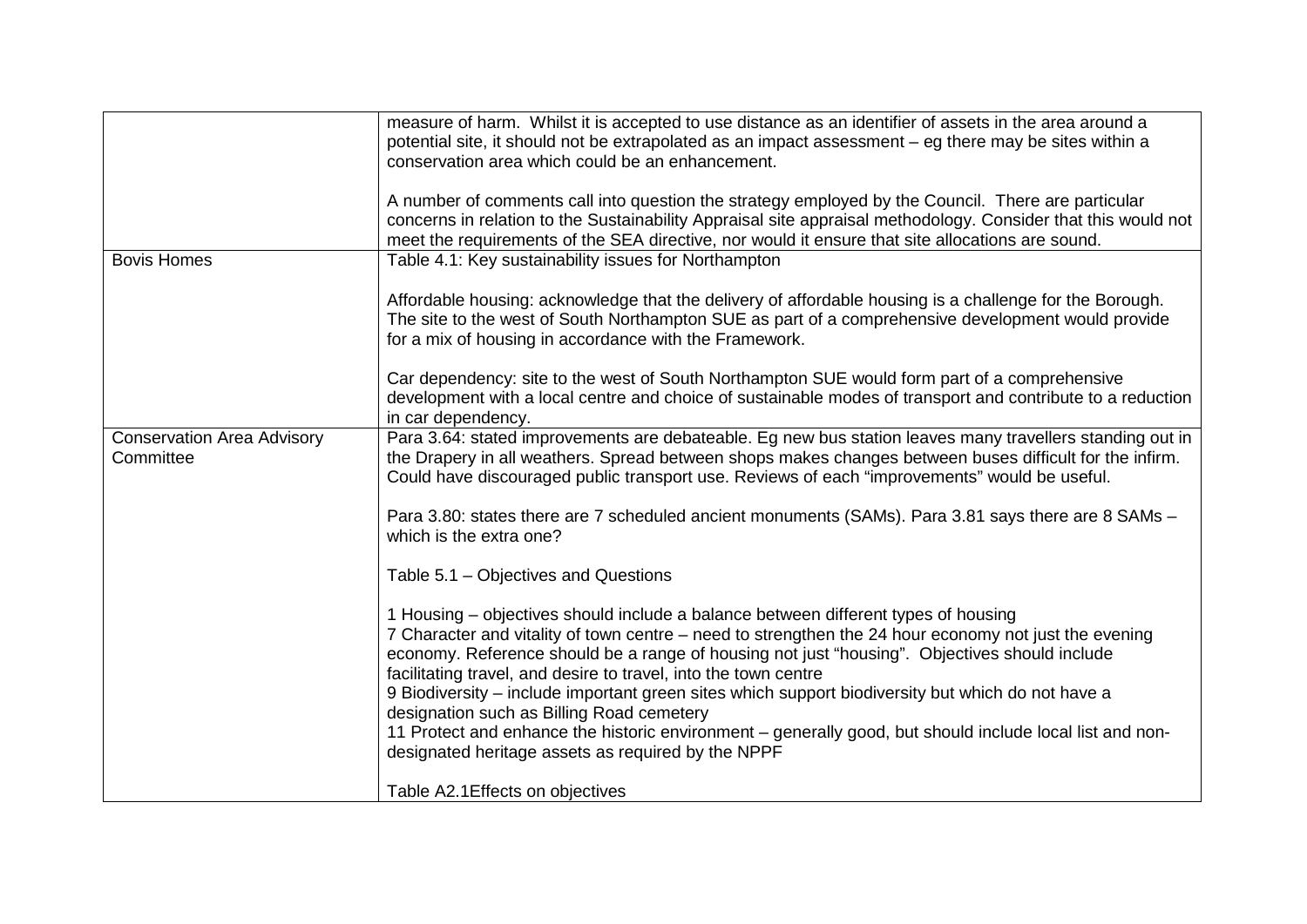|                                                         | 1 Housing – document states that all housing developments will have a positive effect but whilst they all<br>have a positive effect on the amount of housing, they will not necessarily have an equally positive impact<br>on the range of housing, increased social housing and improved stock of housing. Housing developments<br>should be measured against these wider housing objectives<br>10 – Townscape and landscape and 11 – Heritage. Contrary to assessment's statement, we cannot<br>assume that redeveloping a brownfield site will always be positive. Existing buildings or site may make a<br>positive contribution to the character of the area, and redevelopment may be inappropriate in character.<br>Cannot assume that it will always be beneficial to redevelop a brownfield site in a built up area (11) - the<br>existing site may make a positive contribution, or may provide much needed open space. |
|---------------------------------------------------------|-----------------------------------------------------------------------------------------------------------------------------------------------------------------------------------------------------------------------------------------------------------------------------------------------------------------------------------------------------------------------------------------------------------------------------------------------------------------------------------------------------------------------------------------------------------------------------------------------------------------------------------------------------------------------------------------------------------------------------------------------------------------------------------------------------------------------------------------------------------------------------------------------------------------------------------|
| Natural England                                         | NE broadly satisfied with the proposed scope. Generally welcome SA objective "Protect and enhance<br>Northampton's biodiversity and geodiversity". Concerned by presence of "?" in the assessment criteria.<br>Where elements of uncertainty exist, NE would expect to see evidence that negative effects on important<br>environmental assets can be avoided before sites and policies are committed to in local plans. All relevant<br>constraints should be clearly identified prior to assessment to allow informed decisions to be made.<br>Disagree with distance criteria used to determine negative effects on Nene Valley Gravel Pits SPA.<br>Current evidence suggests that recreational disturbance can have a significant effect where developments<br>are located up to 3km from the site. Distance criteria used to determine significant effects needs to reflect<br>this.                                         |
|                                                         | Habitats Regulation Assessment - Note HRA will be undertaken for the local plan part 2 in due course and<br>reported on separately to the SA. NE agrees with this – given the level of detail required to assess<br>potential impacts to Upper Nene Valley Gravel Pits SPA                                                                                                                                                                                                                                                                                                                                                                                                                                                                                                                                                                                                                                                        |
| Northamptonshire County Council<br><b>Public Health</b> | Welcome strong references to health and wellbeing. Should be included in local plan part 2 consultation.                                                                                                                                                                                                                                                                                                                                                                                                                                                                                                                                                                                                                                                                                                                                                                                                                          |
| Anglian Water                                           | Reference is made to building on policies in the adopted JCS and phasing of development in relation to<br>waste water treatment capacity. Helpful if this could be considered further in local plan part 2.                                                                                                                                                                                                                                                                                                                                                                                                                                                                                                                                                                                                                                                                                                                       |
| <b>West Hunsbury Parish Council</b>                     | No comments                                                                                                                                                                                                                                                                                                                                                                                                                                                                                                                                                                                                                                                                                                                                                                                                                                                                                                                       |
| Northamptonshire Police                                 | Pg 36: reference to "it is possible through good design to reduce opportunities for crime" and SA Objective<br>5 is referenced. When looking at SA5, this sentiment appears to have been lost. SA Objective 5 does not<br>seek to address the sustainability issue for Northampton of high levels of crime. How these 2 things which<br>are crossed referenced could be explained.                                                                                                                                                                                                                                                                                                                                                                                                                                                                                                                                                |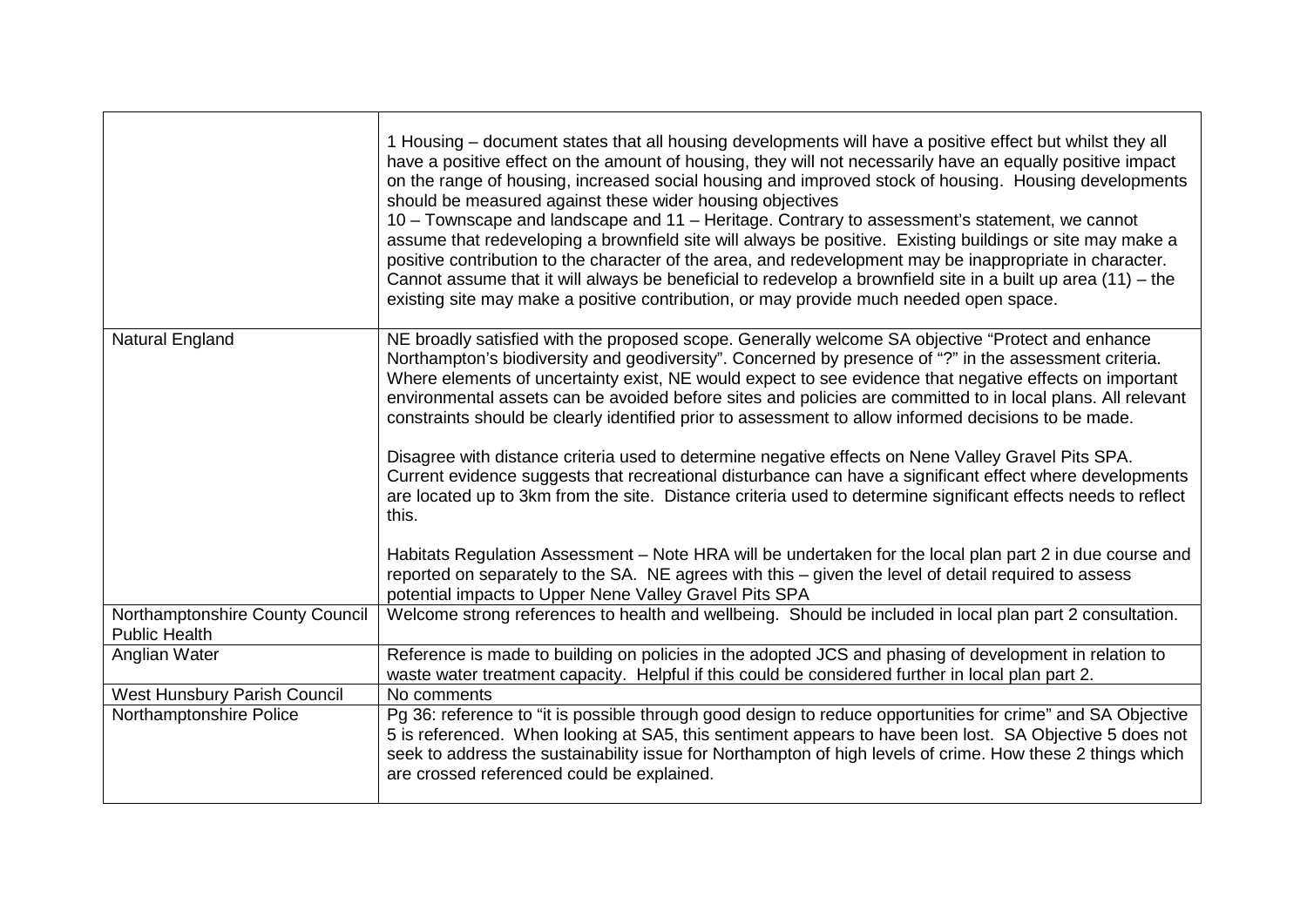|                             | SA Objective 5. Reduce crime and fear of crime in Northampton                                               |
|-----------------------------|-------------------------------------------------------------------------------------------------------------|
|                             | Take issue with the rather simplistic assessment of the factors on which levels of crime will depend.       |
|                             | Levels of crime will increase on any development site which has previously been a greenfield regardless of  |
|                             | where that greenfield is located. The use of measures line CPTED and SBD which are proven to reduce         |
|                             | opportunities for crime by up to 50% will reduce the effect of new development on crime levels – but        |
|                             | cannot understand how the effects of potential sites on this objective can be deemed to be "negligible".    |
|                             | Any building where there has not been a building is bound to generate crime and opportunities for anti-     |
|                             |                                                                                                             |
|                             | social behaviour unless detailed design work is carried out to design out opportunities for such behaviour. |
| Hardingstone Parish Council | 2.13: Supplementary Planning Documents - the Affordable Housing Interim Statement SPD will need             |
|                             | updating following proposed changes from the Government on affordable housing. The SA should also           |
|                             | consider the Parks and Open Space Strategy for Northampton, and the conservation area management            |
|                             | plans.                                                                                                      |
|                             | 3.6 (geography): include strong links (commuter and entertainment) to London                                |
|                             |                                                                                                             |
|                             | 3.61 & 2: patterns of travel/ commuting need to be broken down into different areas of the borough, to      |
|                             | understand the different needs of the different areas.                                                      |
|                             |                                                                                                             |
|                             | 3.64: stated improvements debateable. Bus station leaves many travellers standing out on the Drapery in     |
|                             | all weathers waiting for their bus, could well discourage public transport use. Review of each of these     |
|                             | improvements would be useful, to determine what new requirements they have brought and what old             |
|                             | requirements remain to be fulfilled.                                                                        |
|                             |                                                                                                             |
|                             | 3.71 - 76: Biodiversity section should take note of the green networks identified in the Northamptonshire   |
|                             | Landscape Sensitivity and Green Infrastructure Study (eg green/ woodland network from NE to SW              |
|                             | leading to Salcey Forest)                                                                                   |
|                             |                                                                                                             |
|                             | 3.80: says there are 7 schedule ancient monuments, 3.81 says there are 8                                    |
|                             |                                                                                                             |
|                             | Table 5.1 – Objectives and Questions                                                                        |
|                             |                                                                                                             |
|                             | 1 Housing – needs a question about balance between different types of housing                               |
|                             | 2 Reduce the need to travel in Northampton by providing easy access to jobs, services and facilities        |
|                             | without the need to travel by car – sounds like it is aimed to dissuade people from travelling into         |
|                             | Northampton for services, which won't help economic vibrancy. Better phrase would be "reduce the need       |
|                             |                                                                                                             |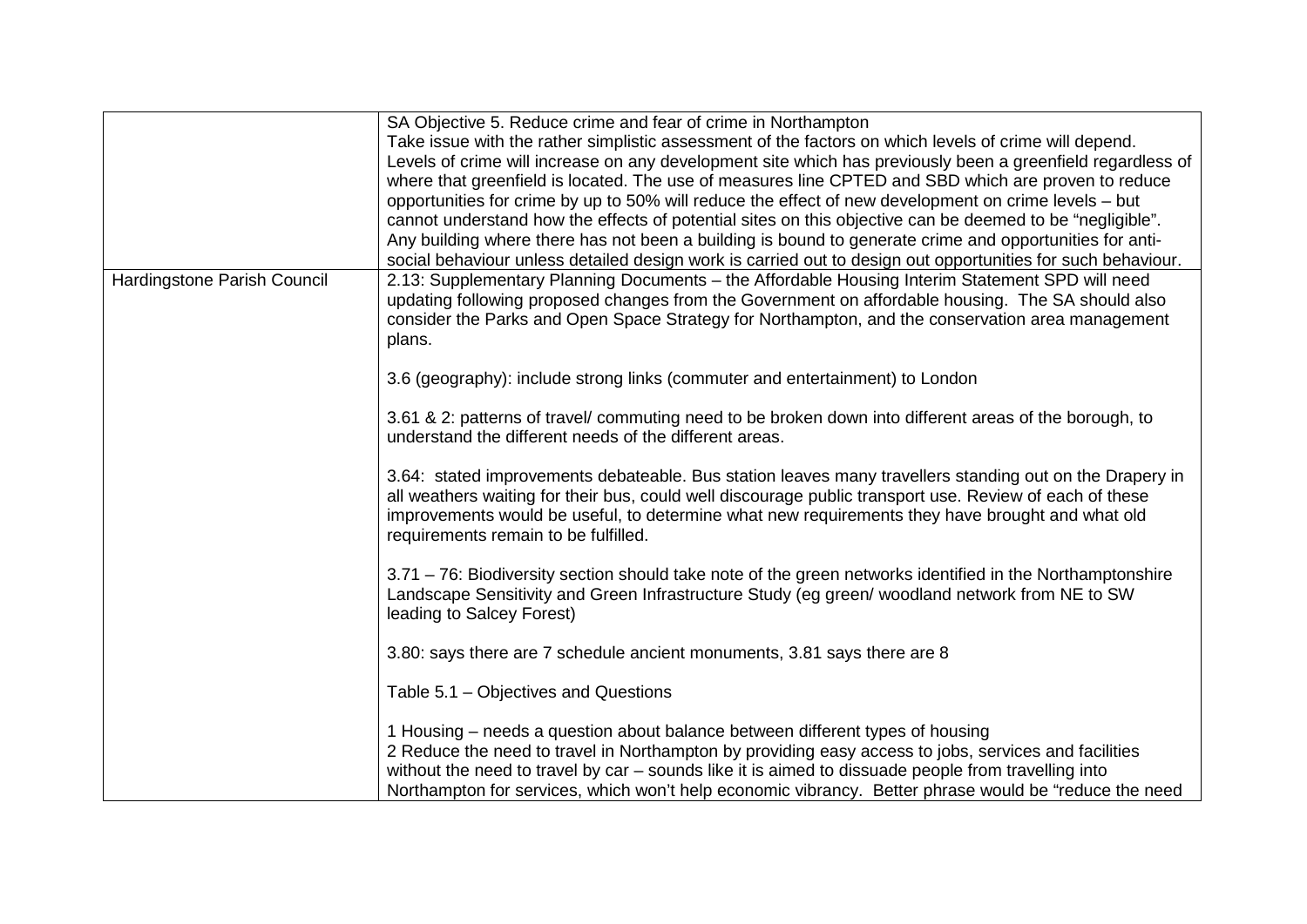| alternatives"<br>2013-16                             | to travel by car within, to and from Northampton, by providing easy access to sustainable travel<br>3 Siting residential developments and school to reduce travel is really part of 2. Should also refer to<br>access to schools with sufficient places to absorb the children living in the new development<br>4 Improve health – should explicitly include physical and mental health and wellbeing, and access to the<br>countryside should be given more priority. Links to Northamptonshire Health and Wellbeing Strategy<br>6 Employment and economy – tying a 13 year plan to broadband is short sighted. 4G already taking over.<br>Better to say "communication technology eg broadband" |
|------------------------------------------------------|---------------------------------------------------------------------------------------------------------------------------------------------------------------------------------------------------------------------------------------------------------------------------------------------------------------------------------------------------------------------------------------------------------------------------------------------------------------------------------------------------------------------------------------------------------------------------------------------------------------------------------------------------------------------------------------------------|
|                                                      |                                                                                                                                                                                                                                                                                                                                                                                                                                                                                                                                                                                                                                                                                                   |
|                                                      |                                                                                                                                                                                                                                                                                                                                                                                                                                                                                                                                                                                                                                                                                                   |
|                                                      |                                                                                                                                                                                                                                                                                                                                                                                                                                                                                                                                                                                                                                                                                                   |
|                                                      |                                                                                                                                                                                                                                                                                                                                                                                                                                                                                                                                                                                                                                                                                                   |
|                                                      |                                                                                                                                                                                                                                                                                                                                                                                                                                                                                                                                                                                                                                                                                                   |
|                                                      |                                                                                                                                                                                                                                                                                                                                                                                                                                                                                                                                                                                                                                                                                                   |
|                                                      |                                                                                                                                                                                                                                                                                                                                                                                                                                                                                                                                                                                                                                                                                                   |
|                                                      | 7 Character and vitality of town centre – strengthen 24 hour economy not just evening economy. Refer to                                                                                                                                                                                                                                                                                                                                                                                                                                                                                                                                                                                           |
| town centre                                          | range of housing, not just housing. Add something about facilitating travel and desire to travel into the                                                                                                                                                                                                                                                                                                                                                                                                                                                                                                                                                                                         |
| Hardingstone's Cherry Orchard)                       | 9 Biodiversity – included important green sites which support diversity but have not been designated (eg                                                                                                                                                                                                                                                                                                                                                                                                                                                                                                                                                                                          |
|                                                      | 10 Protect and enhance the historic environment - generally good. No mention of local list of non-                                                                                                                                                                                                                                                                                                                                                                                                                                                                                                                                                                                                |
|                                                      | designated assets, which require protection in NPPF                                                                                                                                                                                                                                                                                                                                                                                                                                                                                                                                                                                                                                               |
|                                                      | 12 Air pollution – not ambitious enough to limit an increase in air pollution. Aim for reduction. DEFRA 2007                                                                                                                                                                                                                                                                                                                                                                                                                                                                                                                                                                                      |
|                                                      | paper on air quality stresses improvement (p71/100 of committee paper)                                                                                                                                                                                                                                                                                                                                                                                                                                                                                                                                                                                                                            |
| Appendix 1                                           |                                                                                                                                                                                                                                                                                                                                                                                                                                                                                                                                                                                                                                                                                                   |
|                                                      |                                                                                                                                                                                                                                                                                                                                                                                                                                                                                                                                                                                                                                                                                                   |
| sustainable communities.                             | NPPF – paper doesn't pull out the objective of maintaining assets which the community holds as<br>important. Mentions green belt but nothing more. Don't mention social sustainability or building                                                                                                                                                                                                                                                                                                                                                                                                                                                                                                |
|                                                      |                                                                                                                                                                                                                                                                                                                                                                                                                                                                                                                                                                                                                                                                                                   |
|                                                      | White Paper on natural environment – paper mentions aim of reconnecting people and nature but not<br>translated into an objective. Objective is about enhancing natural environment (9 and 10) not enhancing                                                                                                                                                                                                                                                                                                                                                                                                                                                                                      |
| access to it. Needs to be included in the objective. |                                                                                                                                                                                                                                                                                                                                                                                                                                                                                                                                                                                                                                                                                                   |
| Appendix 2                                           |                                                                                                                                                                                                                                                                                                                                                                                                                                                                                                                                                                                                                                                                                                   |
|                                                      | Assumptions regarding walking distances – no justification for taking the straight line distance from edge to<br>edge. Distances are used to judge likely human behaviour and so should reflect human experience. More<br>likely to be centre to centre, and which follow paths and roads. Why assume people would be willing to<br>walk further to school, work or a railway station than to town? "It is considered that this is a reasonable                                                                                                                                                                                                                                                   |